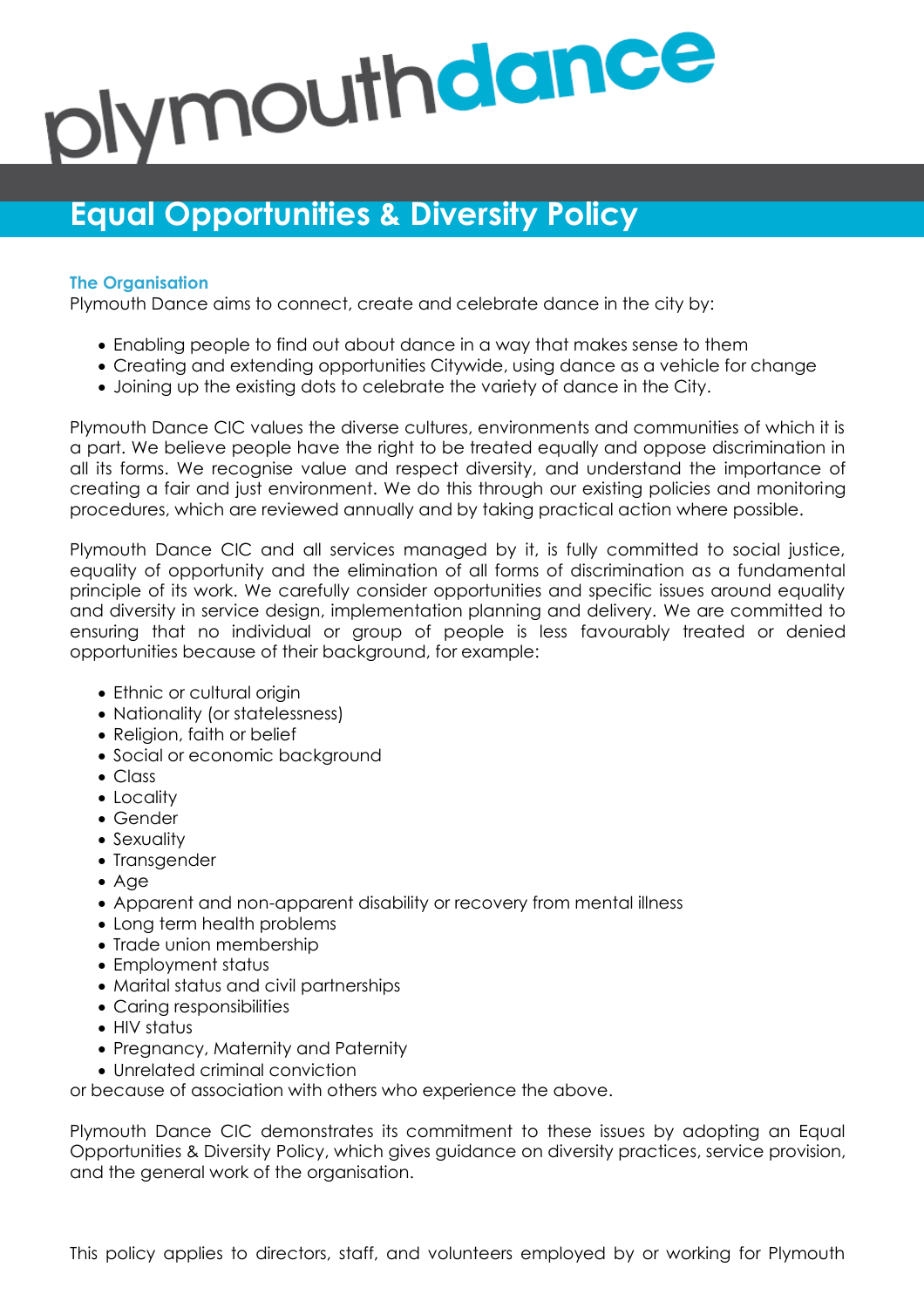Dance CIC. Aspects of this policy also apply to consultants engaged by Plymouth Dance CIC and to those organisations with whom we work in partnership through our services. In addition, we expect that consultants, partners and other organisations will have their own policies and procedures that reflect similar principles to our own.

### **Equal Opportunities & Diversity Policy**

This policy aims to ensure that Plymouth Dance CIC creates equal opportunities for all current and potential Board directors, Steering Group members, paid staff, volunteers, users of our services and organisations with which we work. Its success will depend on everyone having a full understanding of diversity and equal opportunities and co-operating in the policy's implementation.

Plymouth Dance CIC recognises that the city of Plymouth is socially and culturally diverse and believes its work is enriched by the different qualities and experience brought to Plymouth Dance CIC.

Plymouth Dance CIC seeks to ensure that our work programme and other services reflect the perspectives of Plymouth communities, and that our paid staff, Board Directors and Steering Group members, service providers, users of our services and volunteer's composition is representative of those communities. Where under-representation, or where an obstacle to participation is identified, every effort will be made to attract, encourage and support participation and application by that sector of the community.

### **Organisations**

Plymouth Dance CIC will seek to raise awareness of cultural diversity, equal opportunities and anti-discrimination policy and practice by the provision of projects and activities.

Plymouth Dance CIC Equal Opportunities & Diversity Policy will be available on its website [www.plymouthdance.org.uk](http://www.plymouthdance.org.uk/)

### **Employment, recruitment and selection**

Plymouth Dance CIC works to ensure equality of opportunity for all. This applies to all areas of employment, including:

- Recruitment and selection
- Training and development
- Promotion
- Conditions and benefits of service
- Employment procedures
- Health and safety
- Cessation of employment

### **Training**

Equal opportunities and diversity training will be an integral part of the induction training for Board directors, Steering Group members, paid staff, and volunteers. Board directors, Steering Group members, paid staff and volunteers will be given equal opportunity of access to training and professional development.

### **Publicity**

Plymouth Dance CIC will endeavour to ensure that its published material will be accessible to all and make sure that no individual or group is treated less favourably or denied opportunities because of their background.

### **Monitoring and Evaluation**

The Equal Opportunities & Diversity Policy will be reviewed annually in order to evaluate its